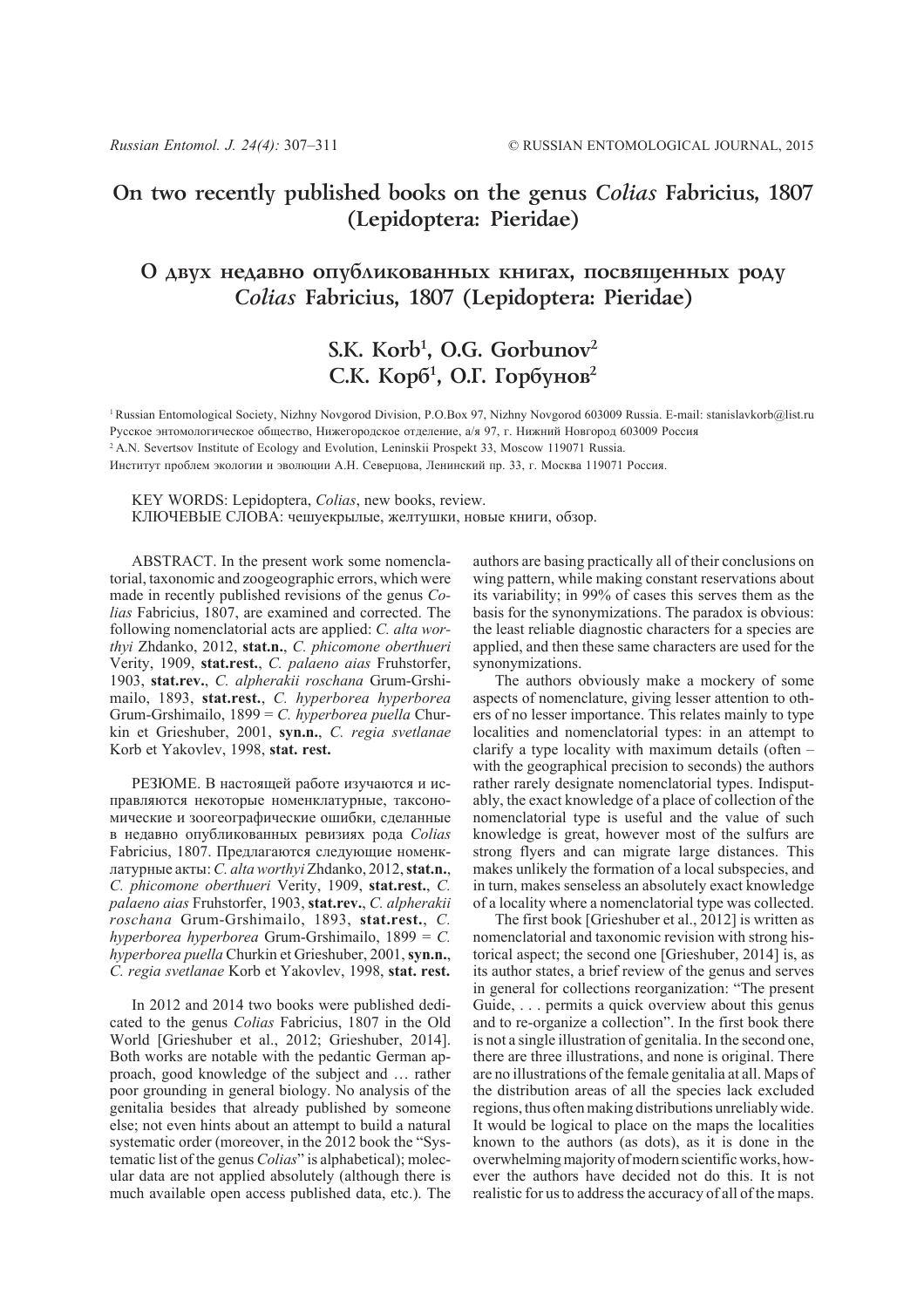We shall elaborate below some examples of the incorrect indications of distribution areas.

The most obvious remarks (by far not all) on selected Palaearctic species:

*C. hyale* (Linnaeus, 1758). For this species, two subspecies are cited (the nomenotypical one and *palidis* Fruhstorfer, 1910) with the separation in Altai. The distribution of *C. hyale* is shown as uninterrupted from the Atlantic to Pacific coast. However, in the deserts and semi-deserts of Central and Southern Kazakhstan this species doesn't occur. It is assumed that these desert areas provide natural borders between the european, south-siberian and tian-shanian populations of the species. Additionally, this species doesn't occur in the considerable region of the trans-uralian steppes (q.v., e.g. Lukhtanov, Lukhtanov, 1994: 64, map). Therefore, synonymization of the taxon *grieshuberi* Korb, 2004 with the nomenotypical subspecies is seen by us as erroneous, while distribution of the nomenotypical subspecies in the East is limited by the Ural Mts. Beyond the Urals, behind the wide belt of the trans-uralian steppes, begins the distribution area of another subspecies: *palidis* (hence the border comes not in the Altai as J. Grieshuber demonstrates, but along the Ural). The distribution area of *grieshuberi* is separated from *palidis* by the wide areas of the deserts of South-East Kazakhstan (Sary-Taukums, Kyzyl-Kums etc.). The taxonomic arrangement of *C. hyale* is thus: *C. hyale hyale* (Linnaeus, 1758); *C. hyale palidis* Fruhstorfer, 1910; *C. hyale grieshuberi* Korb, 2004.

*C. alta* Staudinger, 1886. We agree with the synonymization of *C. alta* = *C. worthyi* Zhdanko, 2011, however the latter taxon undoubtedly is a good subspecies. The area of distribution of *worthyi* is situated in Interior Tian-Shan (the Baydulu, Naryn-Too and Moldo-Too mountains ranges), the distribution of *alta* includes Pamir-Alai and the eastern part of Gissar-Darvaz. Thus between the areas of *alta* and *worthyi* the vast regions of Interior Tian-Shan are situated, and the natural border between these two taxa is the Kara-Darya river and the Fergansky mountain range. Because of their wide geographic separation, it is incorrect that both populations represent a single subspecies. The taxonomic scheme of the species: *C. alta alta* Staudinger, 1886; *C. alta worthyi* Zhdanko, 2012, **stat.n.**

*C. alfacariensis* Ribbe, 1905. The taxon *sareptensis*, established as an aberration by O. Staudinger and subsequently raised in rank to a variation by S. Alpheraky, is treated by the authors of both books as a taxon, described by S. Alpheraky separately from O. Staudinger's description. On this basis, the authors designated the lectotype of *sareptensis* Alphéraky, 1875 from the vicinity Taganrog, and deposited currently in Zoological Institute, Russian Academy of Sciences, Saint-Petersburg (ZIN). However, S. Alpheraky doesn't describe new taxon in his work, but positively elevates the rank O. Staudinger's name: "one of which, however, should be considered as a permanent modification, varietas [variety] and not as an aberration as Dr. Staudinger

supposes, naming it ab. *Sareptensis*" [Alpheraky, 1875: 153; translated from Russian]. According to ICZN Art. 46.2, when lowering or raising the status of a speciesgroup taxon, its type material remains unchanged with the same type specimen (specimens) for which the taxon was first established regardless of the materials initial status (q.v. Arts. 72.1.1, 73.2 and 74.1). Hence the lectotype designation of *sareptensis* by the authors of the books being reviewed is not valid. We resolved this problem by fixing a valid lectotype for *sareptensis* in the O. Staudinger's type series, however this fact is ignored in the books reviewed. It should be noted also, that we see as incorrect the total synonymization of all the subspecies within *alfacariensis*: differences between irano-turkish and european macropopulations are rather considerable (lighter coloration, thinner (partially reduced) elements of the wing pattern); existing natural obstacles make impossible a regular process of gene exchange (Caucasus Mts. and Black Sea basin), but this question requires further investigations.

*C. poliographus* Motshulsky, 1860. Synonymization of the island subspecies is questionable because of prolonged isolation without contact with the mainland subspecies. Quite strange is the fact that J. Grieshhuber [2014] did not illustrate males of the island subspecies; all of the males illustrated in the book are from the mainland; the only illustration presented of island butterflies is a female from Tanigumi (Japan). The status of the mainland subspecies (*naukratis* Fruhstorfer, 1910, *manchurica* Kishida, 1935, *amdensi*s Bollow, 1930) need additional clarification; here we provisionally accept that the single subspecies *naukratis* (this is the senior available name) occurs over all of the mainland area, while the islands are inhabited by the nomenotypical subspecies (but that clarification is needed for the taxa *formosana* Shirôzu, 1955, *tokotana* Bryk, 1942 and *tomarias* Bryk, 1942, which described from the different islands of Japan archipelago).

*C. phicomone* (Esper, 1780). Synonymization of all the known subspecies to the nomenotypical one appears unconvincing. The area of distribution of the species is disjunctive-montane: Central and Southern Alps (first disjunction) and Pyrenees (second disjunction) (see, for example: Kudrna et al., 2011: 141, map). The author mentions a large variability of the species (which is characteristic for all the genus *Colias*, that would be sufficient to mention once in the introduction). Pyrenean butterflies in general are darker than the Alpine ones and deserve separation into their own subspecies; the senior available name for this action is *C. phicomone oberthueri* Verity, 1909, **stat.rest.**

*C. tyche* (Böber, 1812). A picture quite opposite to that described above: with the continuous area of distribution on the mainland being separated into subspecies (we will not dispute the accuracy of the separation of the island populations as subspecies). It is curious to learn about the authors' suggested areas of distribution of some of the subspecies: a nomenotypical subspecies flies in Siberia, with its type locality including "…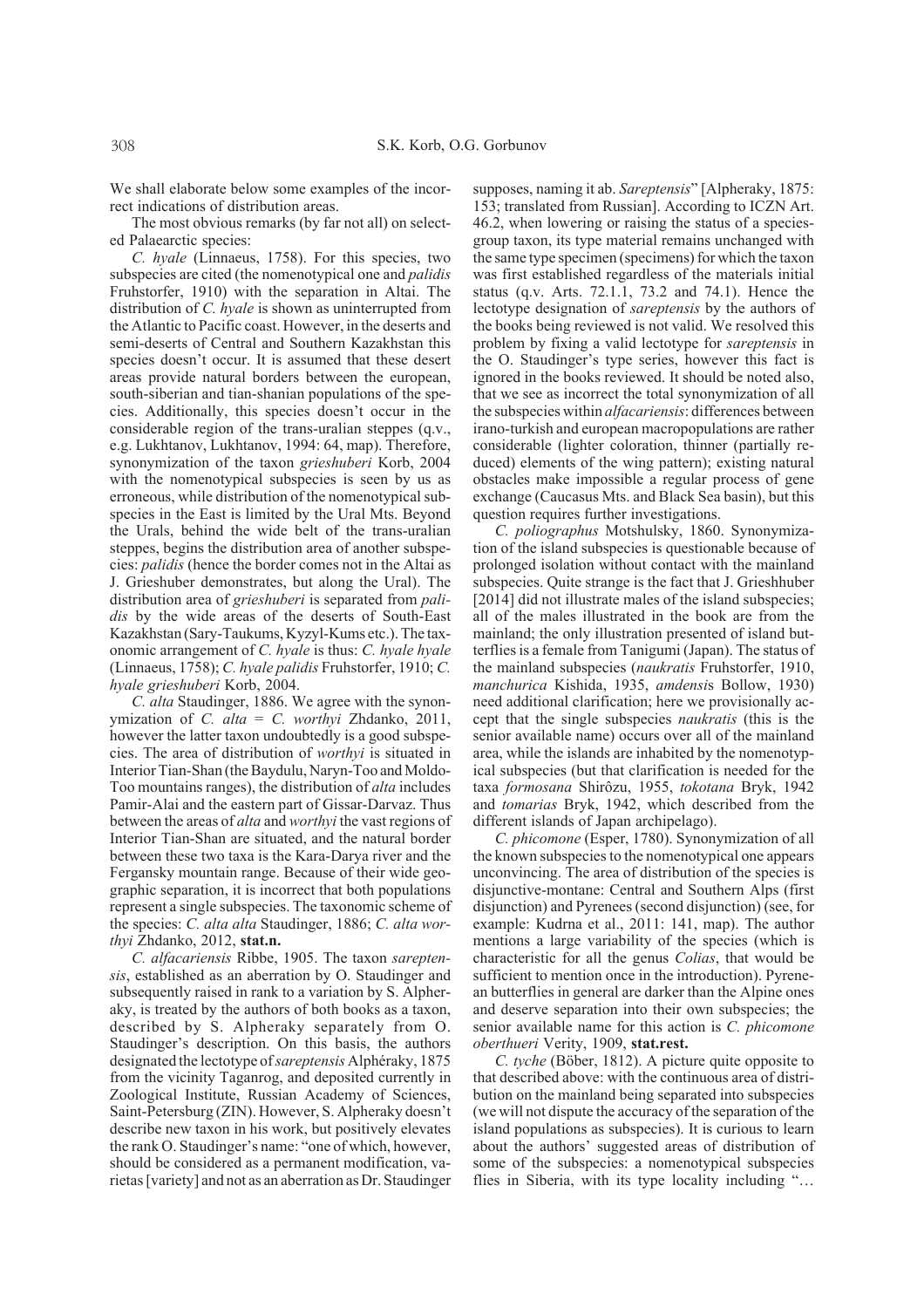somewhere along the Lena River from its source to its mouth" [Grieshuber, 2014: 21], and subspecies *kolosovae* Churkin, Grieshuber, Bogdanov and Zamolodchikov, 2001 — …also in Siberia (stated: "Kamchatka, Chukotka, Taimyr"). Obviously according to the data of the authors, the nomenotypical subspecies occurs between the taymyrian and chukotkan populations of the subspecies *kolosovae*. Meanwhile the taxa *kolosovae* and *tyche* were synonymized previously in 2011 [Korb, Bolshakov, 2011].

*C. palaeno* (Linnaeus, 1761) and *C. palaeno aias* Fruhstorfer, 1903. J. Grieshuber had separated the taxa *palaeno* and *aias*, giving full species status to the latter one (of islands), providing this elevation of a status with a short comment: "Taxon *aias* has been generally associated with *C. palaeno*, but due to its distinct phenotype, it is best considered to be specifically distinct". Mentioned differences (more wide marginal border etc.), however, look quite unconvincing on the basis of the statement on the preceding page, virtually indistinguishable in the main details from *aias*, taxon *sugitanii* Esaki, 1929 is illustrated, which in its turn is quite similar to the taxon *orientalis* Staudinger, 1892. Besides, the type locality of *aias* (Asama-yama volcano in the eastern part of Nagano province) is situated approximately 80 km to the east from the type locality of *sugitanii* (Yonen and Tsubakuro mountains in the western part of Nagano province). As a whole for *C. palaeno*, a clinal variability of the width of a black marginal border is typical from west to east: in the eastern populations this border is wider and of more saturated black color (see, for example, Verhulst, 2000: pl. 19). Japanese taxa represent the extreme phenotypes of the cline and could not be considered in status higher than subspecies: *C. palaeno aias* Fruhstorfer, 1903, **stat.rev.** We should note also that for *C. palaeno* J. Grieshuber lists numerous subspecies in the East-Palaearctic portion of the distribution (4 subspecies against 2 in West Palaearctic). It appears to us that all the East-Palaearctic subspecies, excluding island populations, are the synonyms of the single subspecies *orientalis*: to suppose that *C. palaeno* inhabits this territory with large interpopulational gaps is incorrect, since the larval food plant (bog bilberry, *Vaccinium uliginosum*) grows everywhere here.

*C. alpherakii* Staudinger, 1882. All the subspecies of this polymorphic species are downgraded into synonyms of the nomenotypical subspecies, except the afghan *kohibaba* Wyatt et Omoto, 1966. Meanwhile the distribution region of *C. alpherakyi* in Central Asia is not uninterrupted, the pamirian part of area is separated from the alaian one by the wide Alai valley and broad glaciations of the Transalai mountain range, and from Gissar – with the broad glaciers of Central Pamir. Thus the distribution area of this species is separated at least into three large metapopulations, having narrow contact zones in some mountain ranges, however insufficient for the mixing of the phenotypes. On this basis the subspecies structure of the species should be considered as such: pamirian-badakhshanian subspecies *C. alpher-* *akii roschana* Grum-Grshimailo, 1893, **stat.rest.**, badakhshanian subspecies *C. alpherakii kohibaba* and alaian nomenotypical subspecies.

*C. tamerlana* Staudinger, 1897 and *C. mongola* Alphéraky, 1897. The name *mongola* objectively has publication date priority over *tamerlana*, stated in the publication itself with sufficient completeness to resolve this question. J. Grieshuber refers to the fact that O. Staudinger had stated in his catalogue [Staudinger, Rebel, 1901] the date of publication for *mongola* "fin. 1897" and that S. Alpheraky and O. Staudinger were friends, thus for O. Staudinger it made no sense to synonymize the name by S. Alpheraky — but at the time of publication of the catalogue of 1901 O. Staudinger was already dead more than half-year, so the catalogue was not completed by him; additionally, as the basis for the J. Grieshuber's conclusions were based on the dates of receiving volume  $9<sup>th</sup>$  of Romanov's Memoirs by the Library of Harvard (18.12.1897) and of the presentation of this volume at the meeting of the French Entomological Society 10.11.1897 (i.e. more than a month before the volume was received at Harvard). According to article 21.2 of the Code, if the date is stated it is accepted as correct, unless proven otherwise. There are no reasons to consider that the date indicated at the Contents page of the 9<sup>th</sup> volume of the Memoirs is not the date of its publication. The fact that the given volume was received at different times by various scientific institutions in Europe and America, and also by O. Staudinger, merely indicates that the volume's delivery took place quite unevenly to different places on Earth at the end of the century before last. The main argument in favor of the publication of the volume exactly in June 1897 is the fact that the Contents (in which the actual date of printing is stated) could be produced and bound with the text only after the book had been printed, since computer means of bread boarding were non-existant at that time. Thus the date of the publication of the  $9<sup>th</sup>$  Volume is definitely fixed in the publication itself, and no attempt is necessary to use incorrect data as a date of publication (date of receiving individual copies of the book), and is entirely contradictory to the Code (usage of article 21.7 unqualified: "If the date of publication is not specified in a work, the earliest day on which the work, or a part of it, is demonstrated to be in existence as a published work", as the article 21.2 is used).

The fixation of the type locality of the taxon *mongola* is proposed by J. Grieshuber "provisionally and without evidence" which causes serious concern: how it is possible to postulate a nomenclatorial act of the correction of the type locality without proof and provisionally? In the case of *mongola* the basis for J. Grieshuber's rejection of O. Gorbunov's conclusions, which are based on the travel notes and diaries of the collector of the type series of *mongola*, is a supposition about this "experienced collector" could not have "confused the yellow *C. palaeno* with the dark green *C. mongola*". We shall state the arguments of O. Gorbunov [2012: 673] as a whole: "In the beginning of August I have returned to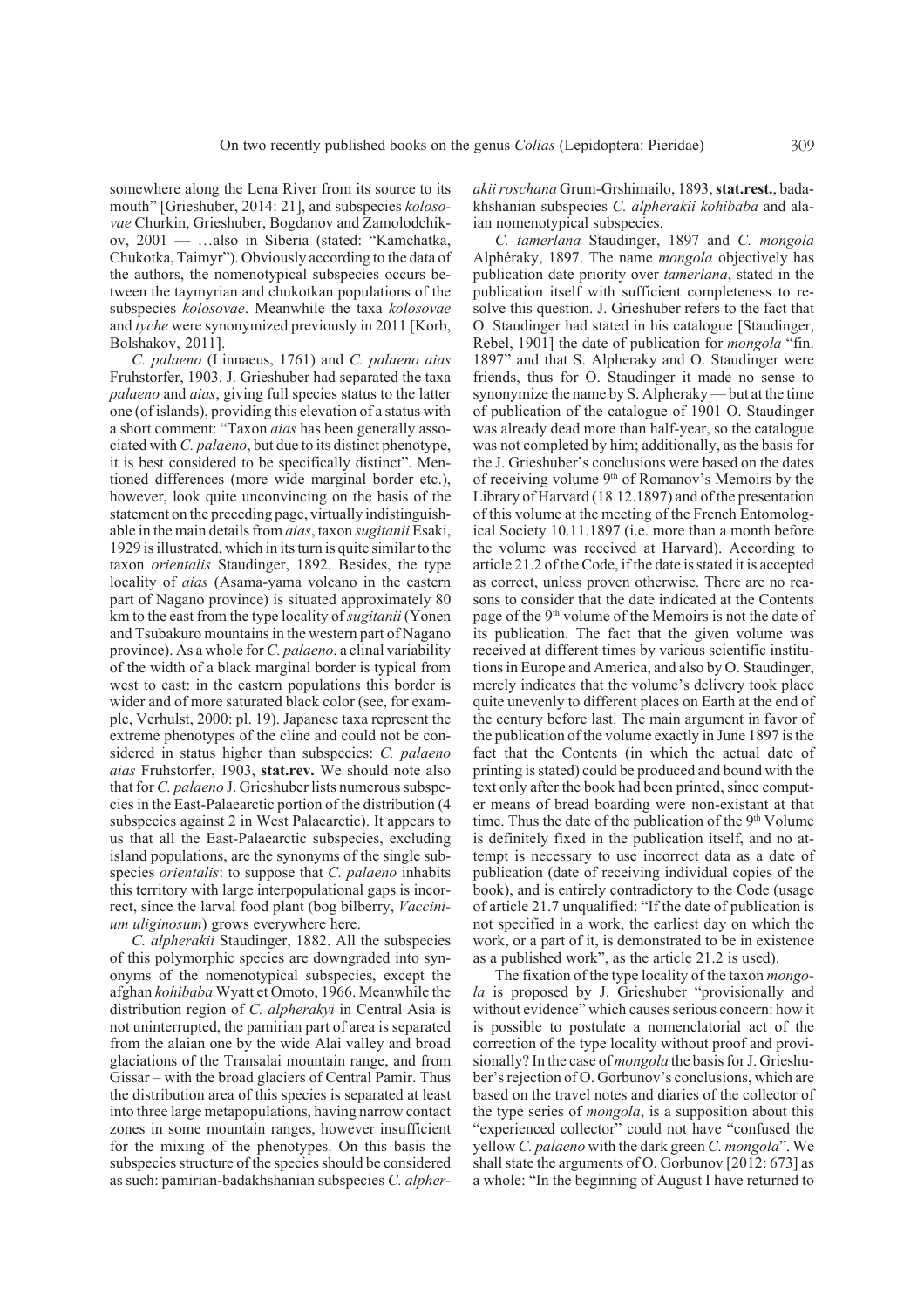Turan. … With Rhopalocera was flying a new generation of *Calias* [sic!], much more numerous than the spring one, of all other species of insects were found only pitiful remains" [Leder, 1893: 33–34]. In the German version of a paper we can see: "Anfangs August nach Turan zurückgekehrt, … Von Rhopaloceren flog *Colias Palaeno* in zweiter Generation …" [Leder, 1894: 227]. But we know that *C. palaeno* has only one generation that usually flies from mid-June till the end of July, and if Leder collected specifically this species then it would be found indeed in the form of "pitiful remains". However, the type series contains fresh enough specimens, as is seen from the published photographs of the lectotype and paralectotype [Grieshuber, Churkin 2003: pl. 16, figs 5, 6]. Hence we have the right to make an unequivocal conclusion that the type locality of the nomenotypical taxon *Colias nastes mongola* Alpheraky, 1897 is in the vicinity of the settlement Turan, of Tunkinsky District of Republic Buriatia, Russian Federation with the approximate geographical coordinates 51°38' N lat., 101°39' E long. These conclusions are supported by the facts published by the collector of the type series himself.

S. Korb [2012] has pointed out that all the taxa of this group (including *mongola* and *tamerlana*) refer to the single polymorphic species *C. cocandica* Erschoff, 1874.

*C. berylla* Fawcett, 1904. The borders between the subspecies are outlined rather strangely: along the parallels. It would have been more logical to define the areas of the distribution along the mountain ranges, where this species occurs.

*C. ladakensis* C. et R. Felder, 1865. With such a continuous area of distribution (Himalaya) it looks quite strange that the taxon is not separated into any subspecies (which has been done for a number of other species having similar distribution, where at least two subspecies are separated). The distribution of this species is definitely divided into two isolated parts in the central part of a mountain system (some authors divided its area even into three separated parts [Verhulst, 2000: 411]).

*C. chrysotheme* (Esper, 1781). Three subspecies are cited for this species: the plains european-westsiberian nomenotypical subspecies and two mountain southsiberian subspecies — *C. chrysotheme audre* Hemming, 1933 (to the east of lake Baikal) and *C. chrysotheme elena* Gorbunov, 1995 (to the west of the same lake). Differences between *audre* and *elena* have not clear separation and exhibit a clinal nature, thus it would be more logical to speak of plains european-westsiberian and mountain southsiberian subspecies; this question requires further investigations.

*C. aquilonaris* Grum-Grshimailo, 1899 and *C. viluensis* Ménétriès, 1859. The status of these taxa is interpreted as a subspecies of *C. hecla* Lefèbvre, 1836. This is quite strange, as with the number of subspecies that are cited for *hecla* (6 subspecies are cited for the Palaearctic; two of these subspecies are described by J. Grieshuber himself). Note that earlier the author of the book considered as separate species some of the taxa enumerated as subspecies (*C. aquilonaris*, *C. sulitelma* Aurivillius, 1890: q.v. [Grieshuber et al., 2001]). Note the fact that taxonomic conclusions are made without drawings of the genital structures. In the case of "subspecies" whose borders are definitely intergrading, to rely on the wing pattern only is extremely *naïve*. It has been repeatedly demonstrated for many groups of Lepidoptera that wing pattern characters are quite unreliable for differentiation of similar species in the genera considered as very variable, like *Colias* (the most recent example – similar species of the genus *Melitaea* [Jugovic, Koren, 2014]).

*C. hyperborea* Grum-Grshimailo, 1899. Noting the definitely continuous distribution of this species covering entirely weakly differentiated tundra areas of North-Eastern Siberia, two subspecies are "retained": the nomenotypical subspecies and *C. hyperborea puella* Churkin et Grieshuber, 2001. Meanwhile between these phenotypes there exists and wide range of transitions; such (clinal) variability doesn't allow us to recognize the validity of the subspecies *puella*: *C. hyperborea hyperborea* Grum-Grshimailo, 1899 = *C. hyperborea puella* Churkin et Grieshuber, 2001, **syn.n.**

*C. wiskotti* Staudinger, 1882. In contrast to the virtually total merging of subspecies for the overwhelming majority of sulfur species, 9 are listed for *C. wiskotti*. This species is probably one of the most variable in the genus, with analysis of material in series demonstrating clear clinal variability in the width and saturation of the black marginal border, discal spots and other characters of the wing pattern (over 1000 specimens in various collections have been examined). Perhaps it is possible to speak with certainty about the subspecific status only of the populations having well defined natural barriers: west-tianshanian *C. wiskotti draconis* Grum-Grshimailo, 1891 (separated by the vast spaces of Interior Tian-Shan and Fergana Valley), pamiro-alaian nomenotypical subspecies (separated from the more southern populations by the high Transalai mountain range and Alai Valley), pamirian *C. wiskotti chrysoptera* Grum-Grshimailo, 1888 and afghan-iranian *C. wiskotti sweadneri* Clench et Shoumatoff, 1956 (separated by the vast intermontane valleys of Badakhshan and Iranian Upland). It is important to note that the author of the book cites two subspecies from the Kirgizsky mountain range: *C. wiskottirueckbeili* O. Bang-Haas, 1927 and *C. wiskotti separata* Grum-Grshimailo, 1888. We, with more than 20 years of exploration of the stated mountain range, never collected *C. wiskotti* there; all the specimens known from the stated mountains were collected more than century ago and most probably are mislabeled.

*C. erschoffi* Alphéraky, 1881 and *C. romanovi* Grum-Grshimailo, 1885. The author supposes that these species are very close to each other and admits to the probability that they could be merely subspecies of the same species. However, it is absolutely impossible to confuse them; we shall cite the most significant differences in male genitalia: in *C. romanovi* the saccus is